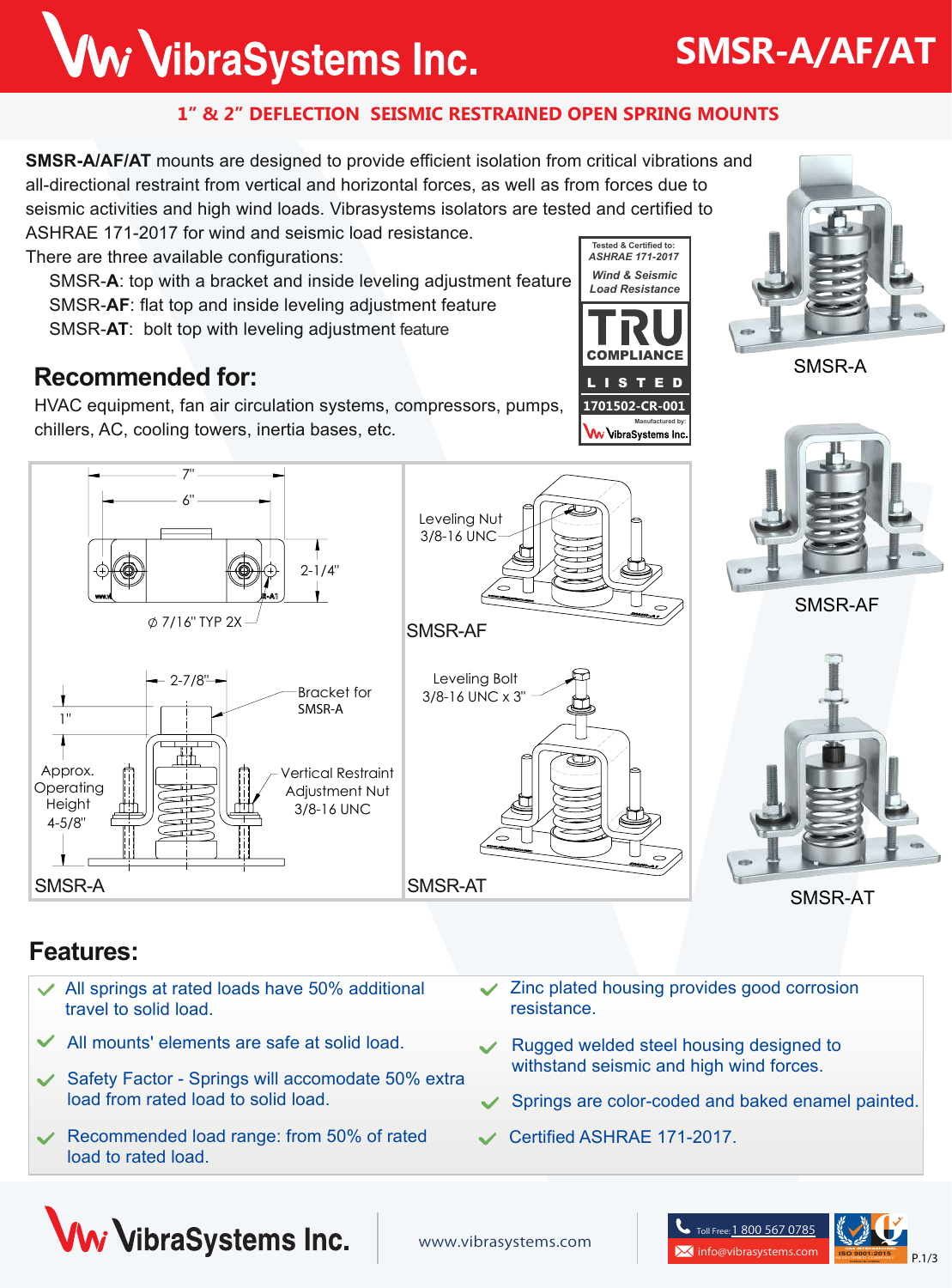# Ww VibraSystems Inc.

## **SMSR-A/AF/AT**

#### **1" DEFLECTION SEISMIC RESTRAINED OPEN SPRING MOUNTS**

|                   | <b>Model</b> |             | <b>Rated Load</b><br>(lbs) | Deflection at<br>Rated Load (in) | <b>Spring Rate</b><br>(lbs/in) | <b>Max. Vertical</b><br><b>G</b> Rating | Max. Horiz.<br><b>G</b> Rating | <b>Spring</b><br>Color |
|-------------------|--------------|-------------|----------------------------|----------------------------------|--------------------------------|-----------------------------------------|--------------------------------|------------------------|
| <b>SMSR-A-101</b> | SMSR-AF-101  | SMSR-AT-101 | 50                         |                                  | 50                             | 97.2                                    | 5                              | <b>Black</b>           |
| <b>SMSR-A-103</b> | SMSR-AF-103  | SMSR-AT-103 | 120                        |                                  | 120                            | 40.5                                    | 1.9                            | <b>Blue</b>            |
| <b>SMSR-A-105</b> | SMSR-AF-105  | SMSR-AT-105 | 270                        |                                  | 270                            | 18                                      |                                | <b>Brown</b>           |
| <b>SMSR-A-107</b> | SMSR-AF-107  | SMSR-AT-107 | 650                        |                                  | 650                            | 7.5                                     | 0.4                            | Yellow                 |
| <b>SMSR-A-109</b> | SMSR-AF-109  | SMSR-AT-109 | 1,000                      | .84                              | 1,190                          | 4.9                                     | 0.2                            | Green                  |





#### **Notes:**

a) Vibrasystems isolators are tested and certified to ASHRAE 171-2017 for wind and seismic load resistance. Wind and Seismic Certification Compliance Report 1701502-CR-001-R1 is available upon request.

- b) 100 Spring: 2" Outside diameter x 4" Free Length.
- c) Rated load is the maximum load recommended.
- d) Anti-skid rubber acoustical pad can be provided upon request.



www.vibrasystems.com